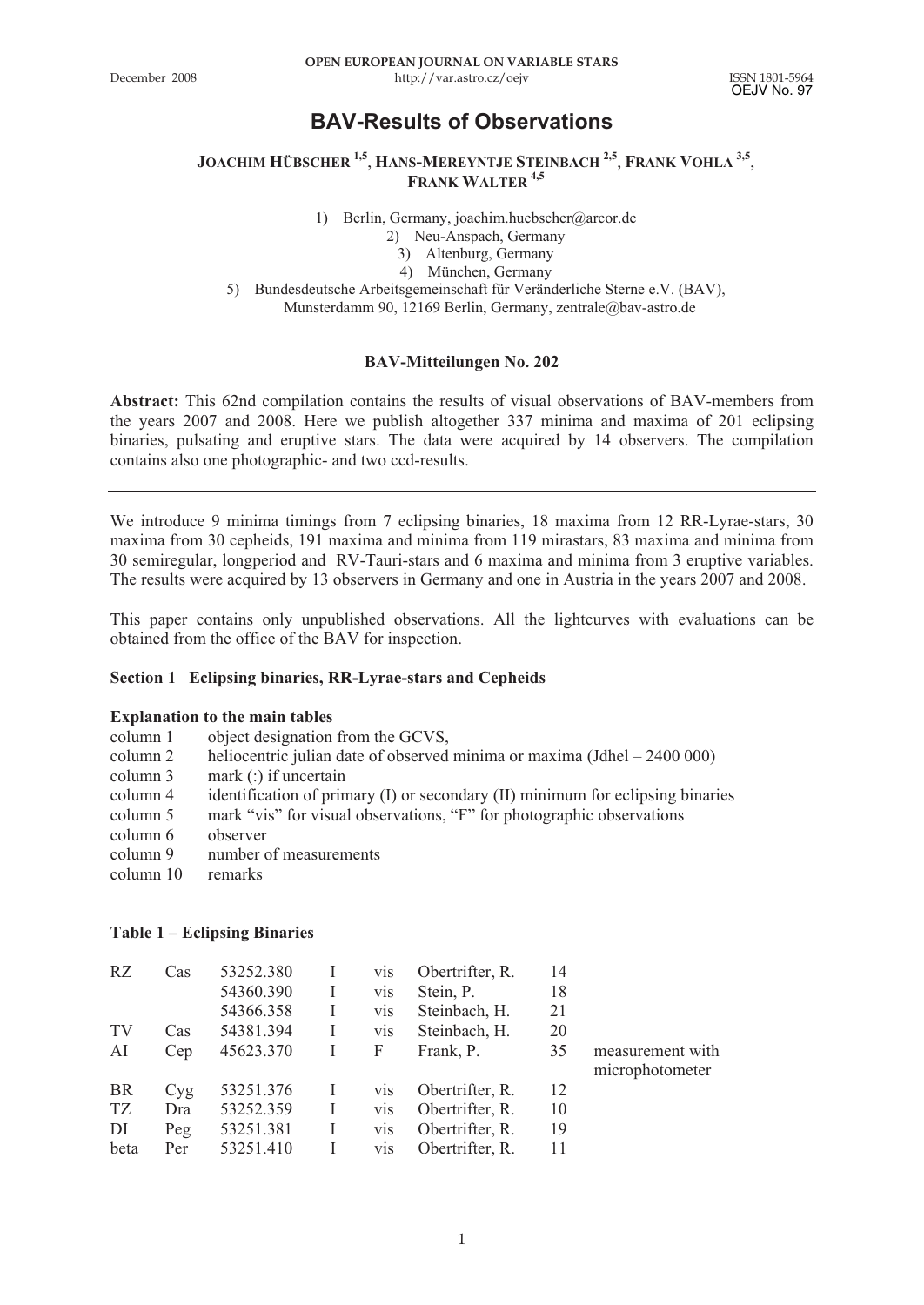#### **Table 2 – RR-Lyrae-Stars**

| <b>SW</b> | And | 54349.415 | I                         | vis | Zimmermann, T.  | 29 |
|-----------|-----|-----------|---------------------------|-----|-----------------|----|
|           |     | 54387.439 | Ī                         | vis | Zimmermann. T.  | 33 |
| UU        | Boo | 54239.423 | Ī                         | vis | Steinbach, H.   | 26 |
|           |     | 54245.382 | Ī                         | vis | Steinbach, H.   | 30 |
| CM        | Boo | 54590.433 | Ī<br>$\ddot{\phantom{0}}$ | vis | Zimmermann, T.  | 27 |
| UY        | Cyg | 54324.424 | Ī                         | vis | Zimmermann, T.  | 14 |
|           |     | 54338.435 | Ī                         | vis | Zimmermann, T.  | 15 |
| XZ        | Cyg | 53252.435 | Ī                         | vis | Obertrifter, R. | 19 |
|           |     | 53253.399 | Ī                         | vis | Obertrifter, R. | 15 |
| DX        | Del | 54366.350 | Ī                         | vis | Steinbach, H.   | 24 |
| <b>VX</b> | Her | 54608.389 | I                         | vis | Zimmermann, T.  | 16 |
| AR        | Her | 54589.415 | Ī                         | vis | Zimmermann, T.  | 27 |
| <b>BD</b> | Her | 54356.304 | Ī                         | vis | Steinbach, H.   | 16 |
| <b>RR</b> | Leo | 54514.392 | Ī                         | vis | Zimmermann. T.  | 42 |
|           |     | 54529.319 | Ī                         | vis | Zimmermann. T.  | 18 |
| RR        | Lyr | 53253.422 | Ī                         | vis | Obertrifter, R. | 14 |
|           |     | 54338.406 | Ī                         | vis | Steinbach, H.   | 19 |
| FN        | Lyr | 54387.378 | Ī                         | vis | Steinbach, H.   | 29 |

## **Table 3 – Cepheids**

| SΖ        | Aql | 54382.86 | Ι                               | vis | Kriebel, W. | 45 | normal maxima |
|-----------|-----|----------|---------------------------------|-----|-------------|----|---------------|
| eta       | Aql | 54356.98 | I                               | vis | Sturm, A.   | 30 |               |
| RT        | Aur | 54508.34 | I                               | vis | Sturm, A.   | 31 |               |
| RX        | Aur | 54478.05 | I                               | vis | Sturm, A.   | 33 |               |
| RX        | Cam | 54508.29 | I                               | vis | Sturm, A.   | 36 |               |
| СK        | Cam | 54529.39 | I                               | vis | Sturm, A.   | 34 |               |
| RY        | CMa | 54504.23 | I                               | vis | Sturm, A.   | 33 |               |
| TW        | Cap | 53983.40 | I                               | vis | Kriebel, W. | 54 |               |
| <b>RW</b> | Cas | 54391.37 | I                               | vis | Kriebel, W. | 52 |               |
| SU        | Cas | 54478.20 | I                               | vis | Sturm, A.   | 38 |               |
| TU        | Cas | 54474.01 | I                               | vis | Sturm, A.   | 38 |               |
| CP        | Cep | 54380.15 | I                               | vis | Kriebel, W. | 52 |               |
| delta     | Cep | 54353.23 | I                               | vis | Sturm, A.   | 45 |               |
| SZ        | Cyg | 53990.05 | I<br>$\ddot{\cdot}$             | vis | Kriebel, W. | 79 |               |
| VX        | Cyg | 54314.30 | I                               | vis | Kriebel, W. | 61 |               |
| CD        | Cyg | 54383.20 | I                               | vis | Kriebel, W. | 47 |               |
| W         | Gem | 54506.29 | I                               | vis | Sturm, A.   | 31 |               |
| zeta      | Gem | 54504.45 | I                               | vis | Sturm, A.   | 30 |               |
| V         | Lac | 54390.16 | $\rm I$<br>$\ddot{\phantom{a}}$ | vis | Kriebel, W. | 54 |               |
| Ζ         | Lac | 54365.97 | I                               | vis | Kriebel, W. | 46 |               |
| RR        | Lac | 54364.50 | I                               | vis | Kriebel, W. | 45 |               |
| AW        | Per | 54505.30 | I                               | vis | Sturm, A.   | 33 |               |
| U         | Sgr | 54306.48 | I                               | vis | Sturm, A.   | 35 |               |
| W         | Sgr | 54296.12 | I                               | vis | Sturm, A.   | 29 |               |
| Х         | Sgr | 54297.63 | I                               | vis | Sturm, A.   | 26 |               |
| Y         | Sgr | 54318.18 | I                               | vis | Sturm, A.   | 32 |               |
| YZ        | Sgr | 54297.18 | Ι                               | vis | Sturm, A.   | 33 |               |
| AP        | Sgr | 54289.42 | I                               | vis | Sturm, A.   | 30 |               |
| BB        | Sgr | 54305.98 | I                               | vis | Sturm, A.   | 35 |               |
| SV        | Vul | 54375.30 | I                               | vis | Kriebel, W. | 57 |               |
|           |     |          |                                 |     |             |    |               |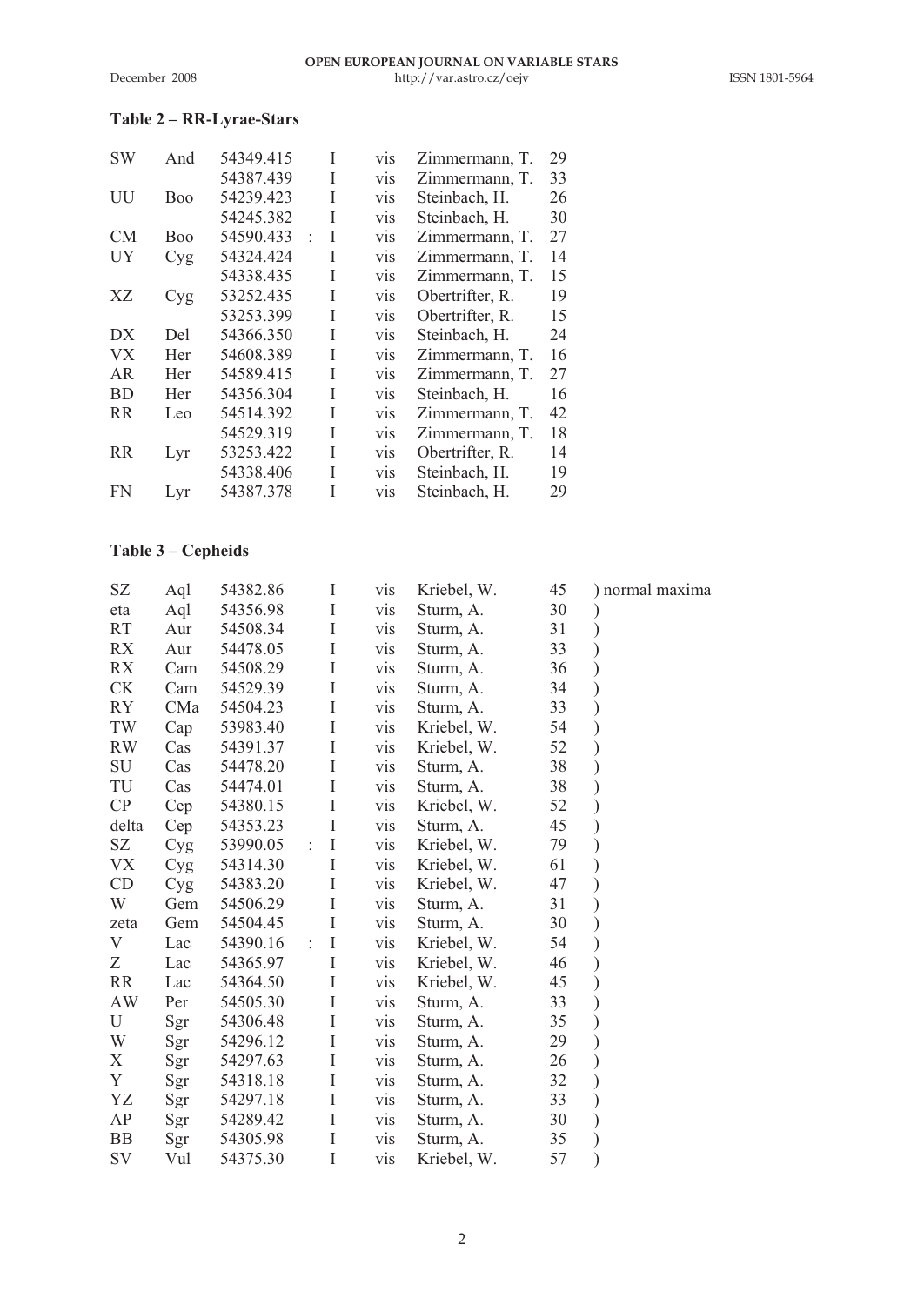## **Section 2 Mirastars, Semiregular, Longperiod, RV-Tauri-Stars and Eruptive Variables**

#### **Explanation to the main tables**

| column 1 | object designation from the GCVS,                                         |
|----------|---------------------------------------------------------------------------|
| column 2 | identification of minimum (Min) or Maximum (Max)                          |
| column 3 | heliocentric julian date of observed minima or maxima (JDhel $-2400000$ ) |
| column 4 | mark $($ :) if uncertain                                                  |
| column 5 | mark "vis" for visual observations, "ccd" for CCD-observations            |
| column 6 | Magnitude, using the Harvard-System (AAVSO-charts)                        |
| column 7 | observer                                                                  |
| column 8 | number of measurements                                                    |
| column 9 | remarks                                                                   |
|          |                                                                           |

## **Table 4 – Mirastars**

|     |     |       | vis   | 9.8  |             |          |                          |
|-----|-----|-------|-------|------|-------------|----------|--------------------------|
| And | Max | 54149 | vis   | 8.6  | Marx, H.    | 10       |                          |
| And | Max | 53972 | vis   | 7.7  | Winkler, R. | 14       |                          |
|     | Min | 54490 | vis   | 13.4 | Marx, H.    | 14       |                          |
| And | Max | 54503 | vis   | 11.2 | Marx, H.    | 8        |                          |
| Aql | Min | 53968 | vis   | 14.5 | Marx, H.    | 18       |                          |
| Aql | Min | 54322 | vis   | 14.4 | Marx, H.    | 11       |                          |
|     | Max | 54416 | vis   | 8.6  | Marx, H.    | 13       |                          |
| Aql | Max | 54303 | vis   | 9.0  | Marx, H.    | 10       |                          |
| Aql | Min | 54383 | ccd   | 16.2 | Quester, W. | 16       | ccd-camera ST-7 V-filter |
| Ari | Max | 54474 | vis   | 10.8 | Marx, H.    | 10       |                          |
| Aur | Max | 54040 | vis   | 7.1  | Winkler, R. | 14       |                          |
|     | Max | 54482 | vis   | 7.3  | Vohla, F.   | 57       |                          |
| Aur | Max | 54202 | vis   | 8.7  | Vohla, F.   | 22       |                          |
|     | Max | 54378 | vis   | 8.1  | Vohla, F.   | 24       |                          |
| Aur | Max | 54199 | vis   | 9.7  | Marx, H.    | 11       |                          |
|     | Max | 54508 | vis   | 9.7  | Marx, H.    | 13       |                          |
| Aur | Max | 53803 | vis   | 11.4 | Marx, H.    | 10       |                          |
|     | Max | 54094 | vis   | 10.8 | Marx, H.    | 13       |                          |
| Aur | Max | 54110 | vis   | 10.4 | Marx, H.    | 14       |                          |
| Aur | Max | 54447 | vis   | 7.7  | Vohla, F.   | 64       |                          |
| Aur | Max | 54120 | vis   | 10.9 | Marx, H.    | 13       |                          |
| Aur | Max | 54163 | vis   | 10.3 | Marx, H.    | 15       |                          |
| Boo | Max | 53914 | vis   | 7.2  | Winkler, R. | 11       |                          |
|     | Max | 54252 | vis   | 12.0 | Vohla, F.   | 28       |                          |
|     | Max | 54356 | vis   | 6.7  | Rätz, K.    | 15       |                          |
|     | Max | 54364 | vis   | 7.4  | Vohla, F.   | 53       |                          |
| Boo | Max | 54231 | vis   | 8.9  | Vohla, F.   | 32       |                          |
|     | Max | 54496 | vis   | 8.7  | Vohla, F.   | 41       |                          |
| Boo | Min | 54265 | vis   | 14.4 | Marx, H.    | 13       |                          |
|     | Max | 54354 | vis   | 9.4  | Marx, H.    | 12       |                          |
| Cam | Max | 54209 | vis   | 7.9  | Winkler, R. | 17       |                          |
| Cam | Max | 54180 | vis   | 11.1 | Marx, H.    | 14       |                          |
|     | Max | 54471 | vis   | 10.6 | Marx, H.    | 11       |                          |
| Cam | Max | 54146 | vis   | 8.0  | Marx, H.    | 11       |                          |
|     | Min | 54237 | vis   | 13.6 | Marx, H.    | 11       |                          |
|     | Max | 54309 | vis   | 8.5  | Marx, H.    | 10       |                          |
|     | Min | 54376 | vis   | 13.3 | Marx, H.    | 7        |                          |
|     | Max | 54436 | vis   | 7.9  | Marx, H.    | 10       |                          |
|     | And | Max   | 54357 |      |             | Marx, H. | 11                       |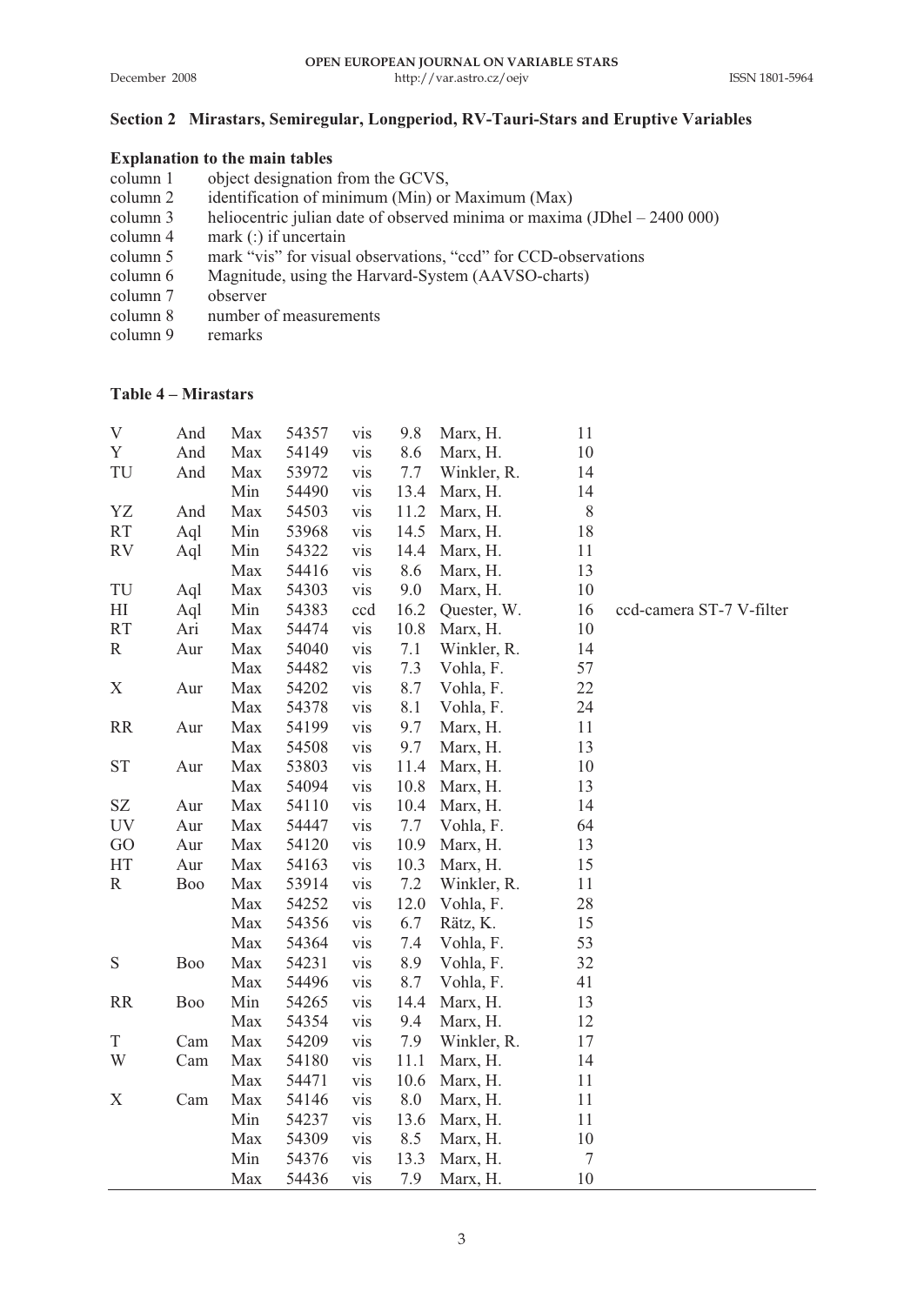#### **Table 4 – Mirastars (cont.)**

| Х           | Cam | Min<br>Max | 54515<br>54575 | vis<br>vis | 11.6<br>7.6 | Marx, H.<br>Marx, H. | 8<br>8 |                              |
|-------------|-----|------------|----------------|------------|-------------|----------------------|--------|------------------------------|
| SU          | Cam | Max        | 54524          | vis        | 9.9         | Marx, H.             | 12     |                              |
| SU          | Cnc | Max        | 54166          | vis        | 10.9        | Marx, H.             | 14     |                              |
|             |     | Max        | 54548          | vis        | 11.0        | Marx, H.             | 11     |                              |
| R           | Cas | Max        | 54394          | vis        | 6.4         | Winkler, R.          | 16     |                              |
| T           | Cas | Max        | 54196          | vis        | 7.9         | Winkler, R.          | 15     |                              |
| V           | Cas | Max        | 54200 :        | vis        | 7.9         | Winkler, R.          | 15     |                              |
|             |     | Max        | 54207          | vis        | 7.8         | Vohla, F.            | 22     |                              |
|             |     | Min        | 54318          | vis        | 13.1        | Vohla, F.            | 22     |                              |
|             |     | Max        | 54431          | vis        | 7.6         | Winkler, R.          | 13     |                              |
|             |     | Max        | 54435          | vis        | 7.7         | Vohla, F.            | 22     |                              |
| W           | Cas | Max        | 54373          | vis        | 9.0         | Vohla, F.            | 57     |                              |
| RR          | Cas | Min        | 54123          | vis        | 14.1        | Marx, H.             | 15     |                              |
| TY          | Cas | Max        | 54418          | vis        | 11.2        | Marx, H.             | 14     | standstill after the maximum |
| VZ          | Cas | Max        | 54489          | vis        | 9.9         | Marx, H.             | 10     |                              |
| S           | Cep | Min        | 54152          | vis        | 11.1        | Vohla, F.            | 49     |                              |
|             |     | Max        | 54437          | vis        | 7.8         | Vohla, F.            | 49     |                              |
| Τ           | Cep | Max        | 54051          | vis        | 6.2         | Winkler, R.          | 14     |                              |
|             |     | Min        | 54260          | vis        | 10.3        | Vohla, F.            | 53     |                              |
|             |     | Min        | 54270          | vis        | 9.8         | Marx, H.             | 23     |                              |
|             |     | Max        | 54384          | vis        | 5.8         | Winkler, R.          | 13     |                              |
|             |     | Max        | 54434          | vis        | 5.75        | Sturm, A.            | 19     |                              |
|             |     | Max        | 54444          | vis        | 5.9         | Marx, H.             | 21     |                              |
|             |     | Max        | 54449          | vis        | 5.8         | Vohla, F.            | 53     |                              |
|             |     | Max        |                |            |             |                      | 24     |                              |
|             |     |            | 54461          | vis        | 6.25        | Rätz, K.             |        |                              |
| АB          | Cep | Max        | 54112          | vis        | 10.7        | Marx, H.             | 12     |                              |
|             |     | Max        | 54444          | vis        | 11.1        | Marx, H.             | 11     |                              |
| Х           | Cet | Min        | 54469          | vis        | 12.4        | Marx, H.             | 9      |                              |
| omikron Cet |     | Max        | 54484          | vis        | 3.7         | Winkler, R.          | 13     |                              |
| S           | CrB | Min        | 54242          | vis        | 12.0        | Vohla, F.            | 43     |                              |
|             |     | Max        | 54354          | vis        | 7.4         | Winkler, R.          | 15     |                              |
|             |     | Max        | 54372          | vis        | 6.7         | Vohla, F.            | 43     |                              |
| U           | Cyg | Max        | 54293          | vis        | 7.7         | Vohla, F.            | 77     |                              |
| Ζ           | Cyg | Max        | 54341          | vis        | 9.0         | Vohla, F.            | 22     |                              |
| <b>RT</b>   | Cyg | Min        | 54199          | vis        | 12.1        | Vohla, F.            | 24     |                              |
|             |     | Max        | 54285:         | vis        | 6.7         | Rätz, K.             | 9      |                              |
|             |     | Max        | 54290          | vis        | 7.4         | Vohla, F.            | 23     |                              |
|             |     | Max        | 54294          | vis        | 7.2         | Winkler, R.          | 20     |                              |
|             |     | Min        | 54393          | vis        | 12.2        | Vohla, F.            | 24     |                              |
|             |     | Max        | 54472          | vis        | 7.4         | Winkler, R.          | 12     |                              |
|             |     | Max        | 54483          | vis        | 7.8         | Vohla, F.            | 23     |                              |
| <b>ST</b>   | Cyg | Min        | 54330          | vis        | 13.9        | Marx, H.             | 16     |                              |
| TY          | Cyg | Max        | 54302:         | vis        | 9.5         | Vohla, F.            | 17     |                              |
| ΒG          | Cyg | Min        | 54234          | vis        | 12.1        | Vohla, F.            | 22     |                              |
|             |     | Max        | 54355          | vis        | 10.3        | Vohla, F.            | 22     |                              |
| CN          | Cyg | Max        | 54338          | vis        | 9.3         | Vohla, F.            | 26     |                              |
| IZ          | Cyg | Max        | 53953          | vis        | 10.3        | Marx, H.             | 12     |                              |
|             |     | Max        | 54410          | vis        | 10.6        | Marx, H.             | 14     |                              |
| LV          | Cyg | Max        | 54044          | vis        | 10.8        | Marx, H.             | 13     |                              |
| chi         | Cyg | Max        | 54366          | vis        | 5.8         | Sturm, A.            | 24     |                              |
|             |     | Max        | 54370          | vis        | 5.7         | Winkler, R.          | 17     |                              |
|             |     | Max        | 54371          | vis        | 5.8         | Vohla, F.            | 56     |                              |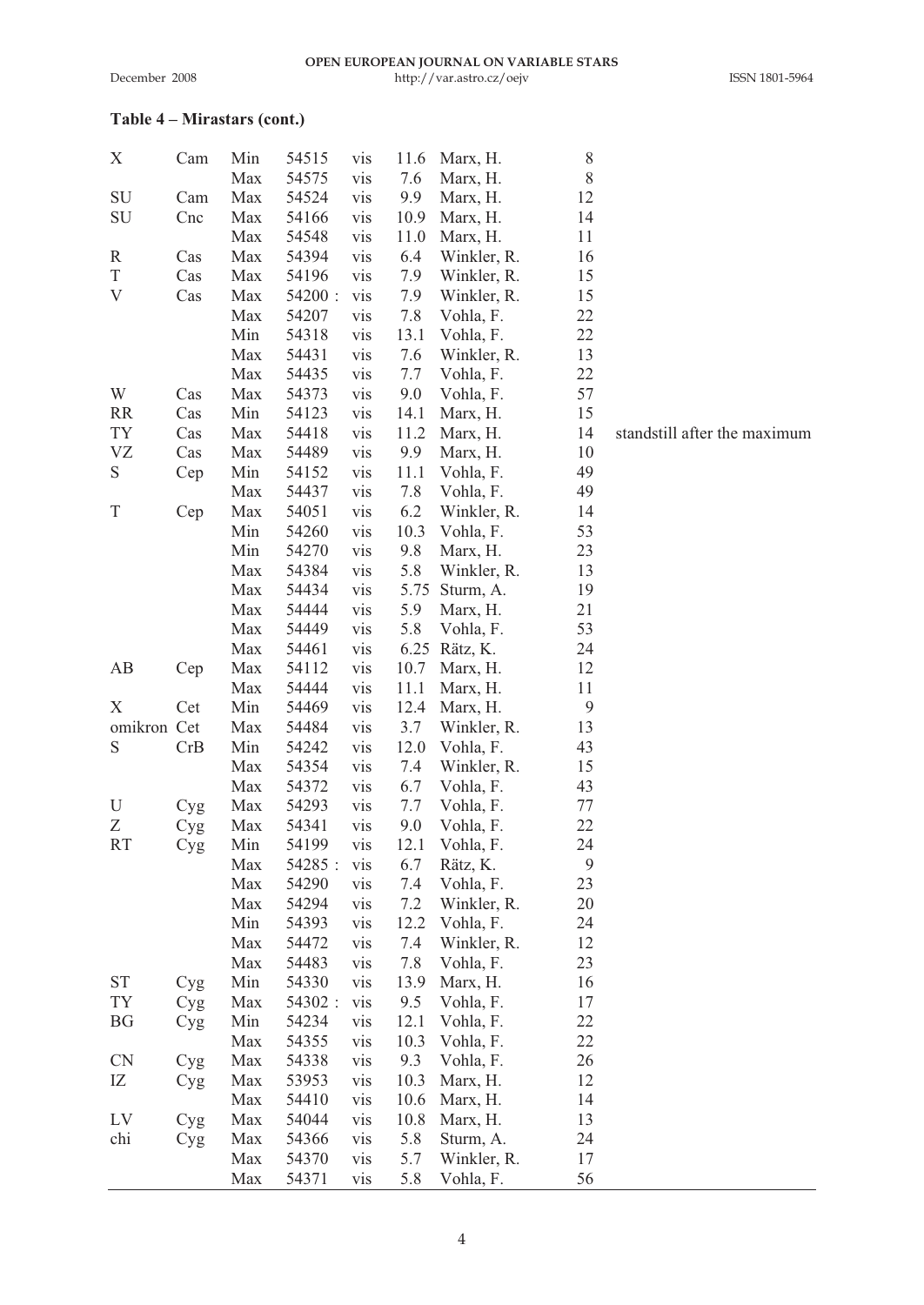## **Table 4 – Mirastars (cont.)**

| Х         | Del | Min | 54418 | vis        | 14.7 | Marx, H.     | 15 |  |
|-----------|-----|-----|-------|------------|------|--------------|----|--|
| RX        | Del | Max | 54338 | vis        | 10.7 | Marx, H.     | 10 |  |
| SS        | Del | Max | 54023 | vis        | 13.1 | Marx, H.     | 9  |  |
|           |     | Max | 54410 | vis        | 11.5 | Marx, H.     | 12 |  |
| R         | Dra | Max | 54371 | vis        | 8.3  | Winkler, R.  | 16 |  |
| RT        | Dra | Min | 54245 | vis        | 14.7 | Marx, H.     | 15 |  |
|           |     | Max | 54382 | vis        | 9.1  | Marx, H.     | 8  |  |
| RV        | Dra | Max | 54189 | vis        | 9.5  | Marx, H.     | 10 |  |
|           |     | Min | 54300 | vis        | 14.4 | Marx, H.     | 12 |  |
|           |     | Max | 54384 | vis        | 9.6  | Marx, H.     | 9  |  |
| ST        | Gem | Max | 54161 | vis        | 9.3  | Marx, H.     | 13 |  |
| VV        | Gem | Max | 54489 | vis        | 11.1 | Marx, H.     | 11 |  |
| ZZ        | Gem | Max | 54542 | vis        | 8.7  | Marx, H.     | 16 |  |
| BP        | Gem | Max | 54164 | vis        | 11.0 | Marx, H.     | 13 |  |
| CD        | Gem | Max | 54178 | vis        | 11.3 | Marx, H.     | 13 |  |
|           |     | Max | 54478 | vis        | 12.1 | Marx, H.     | 10 |  |
| S         | Her | Max | 54271 | vis        | 8.1  | Vohla, F.    | 50 |  |
|           |     | Max | 54279 | vis        | 7.2  | Winkler, R.  | 20 |  |
| T         | Her | Max | 54194 | vis        | 8.1  | Vohla, F.    | 26 |  |
|           |     | Max | 54366 | vis        | 8.2  | Vohla, F.    | 35 |  |
|           |     | Max | 54522 | vis        | 8.4  | Vohla, F.    | 20 |  |
|           | Her | Max | 54337 | vis        | 7.3  |              | 58 |  |
| U         |     |     |       |            |      | Vohla, F.    | 17 |  |
| W         |     | Max | 54347 | vis<br>vis | 6.7  | Winkler, R.  |    |  |
|           | Her | Max | 54294 |            | 9.0  | Vohla, F.    | 64 |  |
| RS        | Her | Max | 54368 | vis        | 8.6  | Vohla, F.    | 44 |  |
| RY        | Her | Min | 54388 | vis        | 13.8 | Marx, H.     | 12 |  |
| WZ        | Her | Max | 54043 | vis        | 11.4 | Marx, H.     | 12 |  |
|           |     | Max | 54296 | vis        | 11.8 | Marx, H.     | 11 |  |
| XZ        | Her | Max | 54312 | vis        | 10.6 | Marx, H.     | 8  |  |
| AE        | Her | Max | 54342 | vis        | 10.0 | Marx, H.     | 10 |  |
| AS        | Her | Min | 54277 | vis        | 13.2 | Marx, H.     | 14 |  |
| AZ        | Her | Max | 54370 | vis        | 10.9 | Marx, H.     | 10 |  |
| CF        | Her | Max | 54315 | vis        | 9.7  | Marx, H.     | 13 |  |
| DN        | Her | Max | 54251 | vis        | 10.2 | Marx, H.     | 14 |  |
| DS        | Her | Max | 54402 | vis        | 10.5 | Marx, H.     | 11 |  |
| FU        | Her | Max | 54364 | vis        | 11.7 | Marx, H.     | 12 |  |
| R         | Leo | Max | 54159 | vis        | 6.0  | Vohla, F.    | 54 |  |
|           |     | Max | 54165 | vis        | 5.7  | Winkler, R.  | 27 |  |
|           |     | Max | 54468 | vis        | 5.4  | Vohla, F.    | 42 |  |
|           |     | Max | 54469 | vis        |      | Hoffmann, P. | 18 |  |
| S         | Leo | Max | 54221 | vis        | 10.2 | Marx, H.     | 11 |  |
| V         | Leo | Max | 54190 | vis        | 8.6  | Marx, H.     | 11 |  |
| <b>RS</b> | Leo | Max | 54553 | vis        | 10.3 | Marx, H.     | 8  |  |
| S         | LMi | Min | 54546 | vis        | 13.7 | Marx, H.     | 11 |  |
| S         | Lyn | Max | 54172 | vis        | 8.9  | Marx, H.     | 15 |  |
| RU        | Lyn | Max | 54215 | vis        | 9.8  | Marx, H.     | 10 |  |
| W         | Lyr | Max | 54169 | vis        | 8.1  | Vohla, F.    | 29 |  |
|           |     | Max | 54349 | vis        | 7.4  | Winkler, R.  | 14 |  |
|           |     | Max | 54366 | vis        | 8.3  | Vohla, F.    | 41 |  |
| TW        | Lyr | Max | 54037 | vis        | 11.1 | Marx, H.     | 14 |  |
| TY        | Lyr | Max | 54465 | vis        | 10.0 | Marx, H.     | 9  |  |
| UV        | Lyr | Max | 54348 | vis        | 10.8 | Marx, H.     | 13 |  |
| UW        | Lyr | Max | 54427 | vis        | 11.3 | Marx, H.     | 10 |  |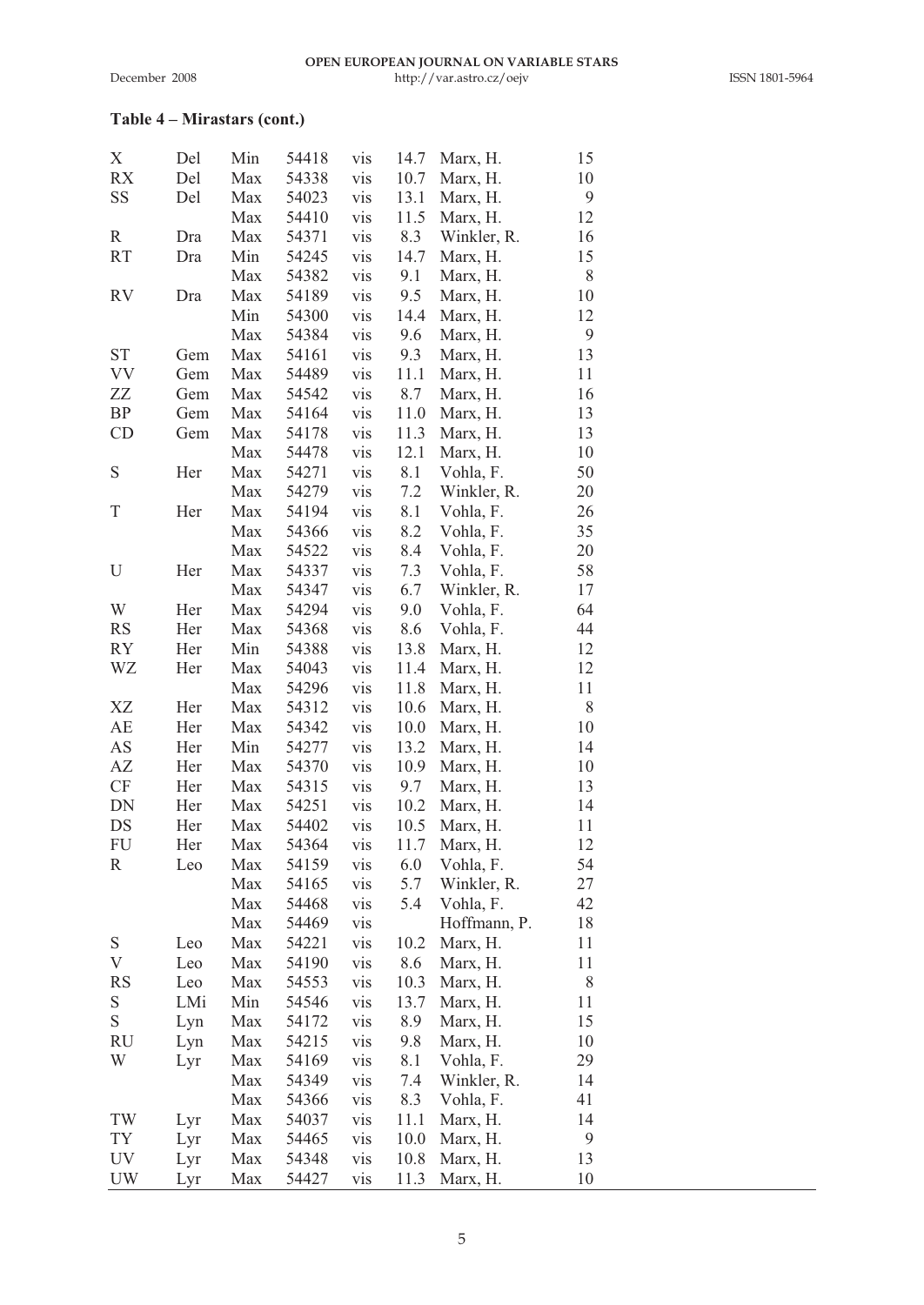## **Table 4 – Mirastars (cont.)**

| AB        | Lyr | Max | 54396 | vis | 11.2 | Marx, H.    | 12     |  |
|-----------|-----|-----|-------|-----|------|-------------|--------|--|
| AN        | Lyr | Max | 53979 | vis | 11.5 | Marx, H.    | 9      |  |
| EL        | Lyr | Max | 54043 | vis | 12.0 | Marx, H.    | 16     |  |
| Y         | Mon | Min | 54511 | vis | 14.3 | Marx, H.    | 12     |  |
| <b>RS</b> | Mon | Max | 54515 | vis | 10.6 | Marx, H.    | 12     |  |
| X         | Oph | Max | 54163 | vis | 6.2  | Vohla, F.   | 45     |  |
|           |     | Min | 54328 | vis | 8.5  | Vohla, F.   | 44     |  |
| RX        | Oph | Max | 54331 | vis | 11.1 | Marx, H.    | 15     |  |
| V450      | Oph | Max | 54367 | vis | 11.4 | Marx, H.    | 8      |  |
| V970      | Oph | Max | 53949 | vis | 10.6 | Marx, H.    | 14     |  |
| U         | Ori | Max | 54140 | vis | 6.6  | Winkler, R. | 19     |  |
|           |     | Max | 54145 | vis | 6.5  | Vohla, F.   | 35     |  |
| R         | Peg | Max | 54096 | vis | 7.8  | Winkler, R. | 8      |  |
|           |     | Max | 54473 | vis | 8.0  | Vohla, F.   | 13     |  |
|           |     | Max | 54474 | vis | 7.5  | Winkler, R. | 12     |  |
| RT        | Peg | Max | 54381 | vis | 10.1 | Marx, H.    | 9      |  |
| DG        | Peg | Max | 54370 | vis | 10.8 | Marx, H.    | $\tau$ |  |
| DL        | Peg | Max | 54386 | vis | 10.6 | Marx, H.    | 11     |  |
| R         | Per | Min | 54500 | vis | 13.4 | Marx, H.    | 11     |  |
| U         | Per | Max | 54311 | vis | 8.1  | Vohla, F.   | 26     |  |
|           |     | Min | 54464 | vis | 10.4 | Vohla, F.   | 26     |  |
| Υ         | Per | Max | 54403 | vis | 9.0  | Vohla, F.   | 61     |  |
| AI        | Per | Max | 54480 | vis | 12.3 | Marx, H.    | 15     |  |
| W         | Psc | Max | 54374 | vis | 11.1 | Marx, H.    | 10     |  |
| V         | Tau | Max | 54495 | vis | 9.1  | Vohla, F.   | 20     |  |
| RX        | Tau | Min | 54122 | vis | 14.2 | Marx, H.    | 14     |  |
| R         | Tri | Min | 54160 | vis | 12.0 | Vohla, F.   | 14     |  |
|           |     | Min | 54424 | vis | 11.7 | Vohla, F.   | 49     |  |
| R         | UMa | Max | 54323 | vis | 7.0  | Winkler, R. | 24     |  |
|           |     | Max | 54327 | vis | 7.2  | Rätz, K.    | 27     |  |
|           |     | Max | 54332 | vis | 6.9  | Vohla, F.   | 31     |  |
| S         | UMa | Min | 54463 | vis | 11.5 | Vohla, F.   | 25     |  |
| T         | UMa | Max | 54335 | vis | 7.7  | Winkler, R. | 14     |  |
|           |     | Max | 54337 | vis | 8.0  | Vohla, F.   | 21     |  |
| Х         | UMa | Max | 54169 | vis | 9.5  | Marx, H.    | 14     |  |
| <b>RS</b> | UMa | Min | 54250 | vis | 14.7 | Marx, H.    | 12     |  |
|           |     | Max | 54346 | vis | 8.6  | Marx, H.    | 12     |  |
| S         | UMi | Min | 54184 | vis | 12.8 | Vohla, F.   | 49     |  |
|           |     | Max | 54349 | vis | 8.2  | Vohla, F.   | 98     |  |
| U         | UMi | Max | 54453 | vis | 8.6  | Vohla, F.   | 80     |  |
| R         | Vir | Max | 54182 | vis | 7.7  | Vohla, F.   | 33     |  |
| <b>RS</b> | Vir | Max | 53889 | vis | 8.7  | Marx, H.    | 14     |  |
| SU        | Vir | Max | 54203 | vis | 9.7  | Marx, H.    | 11     |  |
| R         | Vul | Max | 54200 | vis | 8.3  | Vohla, F.   | 20     |  |
|           |     | Max | 54335 | vis | 8.3  | Vohla, F.   | 26     |  |
|           |     | Max | 54473 | vis | 7.4  | Vohla, F.   | 12     |  |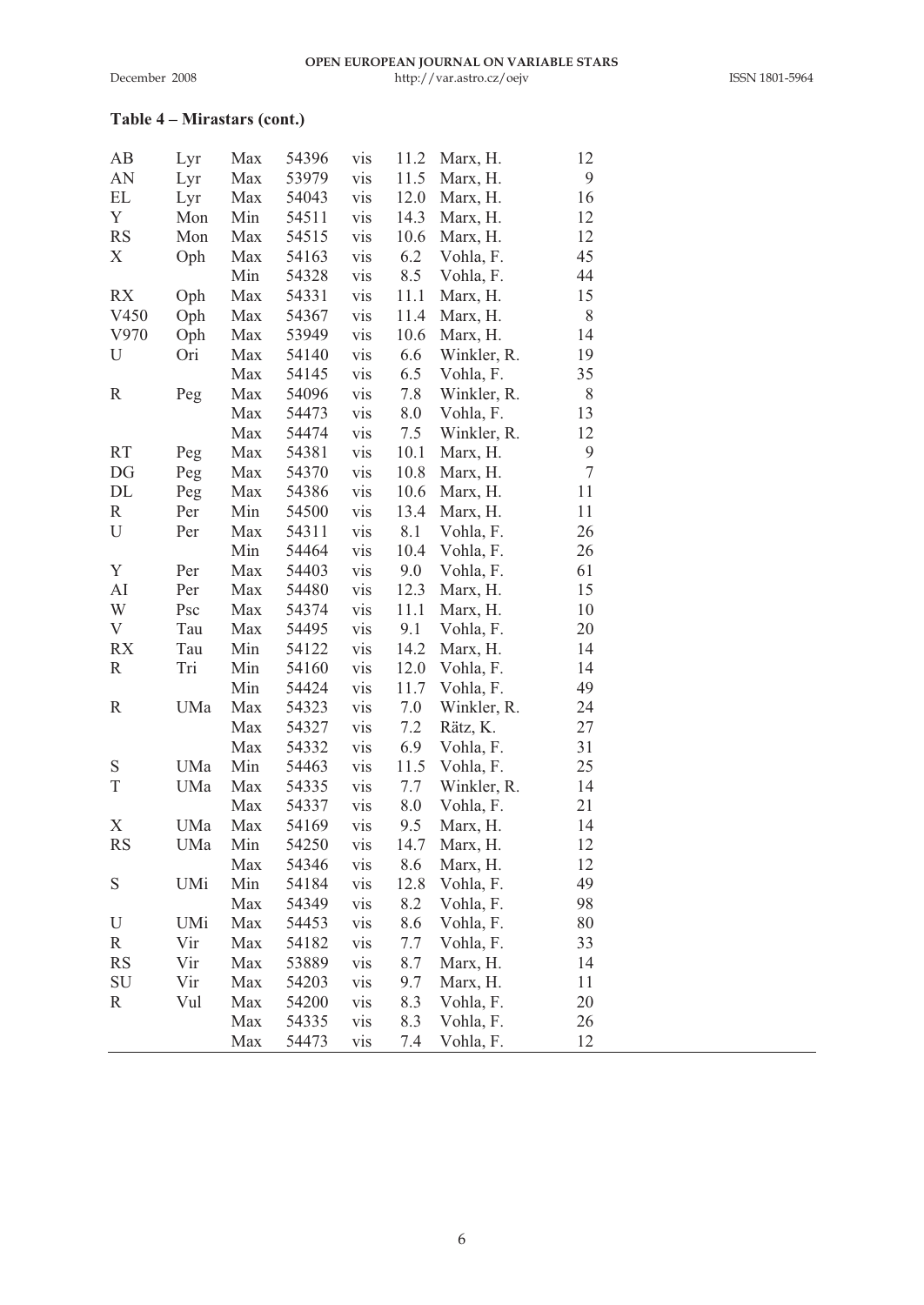## **Table 5 – Semiregular, Longperiod and RV-Tauri-Stars**

| S  | Aql | Max | 54253 : | vis | 9.1  | Vohla, F.   | 34 |
|----|-----|-----|---------|-----|------|-------------|----|
|    |     | Min | 54302   | vis | 11.3 | Vohla, F.   | 34 |
| Τ  | Ari | Min | 54398 : | vis | 10.3 | Vohla, F.   | 35 |
| Ζ  | Aur | Max | 54383   | vis | 9.7  | Vohla, F.   | 45 |
|    |     | Min | 54445   | vis | 11.3 | Vohla, F.   | 45 |
|    |     | Max | 54494   | vis | 9.7  | Vohla, F.   | 45 |
|    |     | Max | 54494   | vis | 9.7  | Vohla, F.   | 45 |
| V  | Boo | Min | 54372   | vis | 8.9  | Vohla, F.   | 84 |
| SW | CrB | Min | 54327   | vis | 8.0  | Vohla, F.   | 46 |
|    |     | Max | 54438   | vis | 7.7: | Vohla, F.   | 46 |
| W  | Cyg | Min | 54180   | vis | 7.0  | Vohla, F.   | 65 |
|    |     | Max | 54431   | vis | 5.3  | Vohla, F.   | 65 |
| RS | Cyg | Min | 54289   | vis | 10.0 | Vohla, F.   | 97 |
| AF |     | Min | 54157   | vis | 7.9  | Vohla, F.   | 16 |
|    | Cyg | Max | 54207   | vis | 6.9  | Vohla, F.   | 16 |
|    |     | Min | 54258   | vis | 7.9  | Vohla, F.   | 16 |
|    |     | Max | 54300   | vis | 6.8  | Vohla, F.   | 16 |
|    |     | Min | 54341   |     | 8.0  |             | 11 |
|    |     |     |         | vis |      | Sturm, A.   |    |
|    |     | Min | 54348   | vis | 7.9  | Vohla, F.   | 16 |
|    |     | Max | 54389   | vis | 6.75 | Sturm, A.   | 11 |
|    |     | Max | 54394   | vis | 7.2  | Vohla, F.   | 16 |
|    |     | Min | 54435:  | vis | 7.9  | Vohla, F.   | 16 |
|    |     | Max | 54489   | vis | 7.1  | Vohla, F.   | 16 |
| СH | Cyg | Max | 54401   | vis | 9.0  | Vohla, F.   | 44 |
|    |     | Min | 54470   | vis | 9.8  | Vohla, F.   | 44 |
| GY | Cyg | Min | 54319   | vis | 10.8 | Vohla, F.   | 61 |
| U  | Del | Min | 54262   | vis | 7.4  | Vohla, F.   | 17 |
|    |     | Max | 54308   | vis | 6.5  | Vohla, F.   | 17 |
|    |     | Min | 54358   | vis | 7.4  | Vohla, F.   | 17 |
|    |     | Max | 54389   | vis | 6.5  | Vohla, F.   | 17 |
|    |     | Min | 54442   | vis | 7.0  | Vohla, F.   | 17 |
| EU | Del | Min | 54355   | vis | 6.7  | Vohla, F.   | 22 |
|    |     | Max | 54390   | vis | 6.0  | Vohla, F.   | 22 |
|    |     | Min | 54435   | vis | 6.7  | Vohla, F.   | 22 |
|    |     | Max | 54488   | vis | 5.7  | Vohla, F.   | 22 |
| S  | Dra | Max | 54193   | vis | 8.6  | Vohla, F.   | 83 |
| ВQ | Gem | Max | 54538 : | vis | 4.8  | Neumann, J. | 16 |
| IS | Gem | Min | 54514   | vis | 6.3  | Neumann, J. | 15 |
| NΖ | Gem | Max | 54548 : | vis | 5.0  | Neumann, J. | 16 |
| PS | Gem | Min | 54524   | vis | 7.6  | Neumann, J. | 13 |
|    |     | Max | 54557   | vis | 7.3  | Neumann, J. | 13 |
| Χ  | Her | Max | 54353   | vis | 6.2  | Vohla, F.   | 48 |
|    |     | Min | 54473   | vis | 7.1  | Vohla, F.   | 48 |
| AC | Her | Min | 54171   | vis | 7.8  | Sturm, A.   | 14 |
|    |     | Min | 54209   | vis | 8.5  | Vohla, F.   | 29 |
|    |     | Max | 54297   | vis | 7.15 | Sturm, A.   | 10 |
|    |     | Min | 54313   | vis | 7.75 | Sturm, A.   | 10 |
|    |     | Max | 54327   | vis | 7.25 | Sturm, A.   | 10 |
|    |     | Min | 54353   | vis | 7.9  | Sturm, A.   | 10 |
|    |     | Max | 54373   | vis | 7.4  | Sturm, A.   | 10 |
|    |     | Max | 54408   | vis | 7.4  | Sturm, A.   | 10 |
|    |     | Min | 54507   | vis | 8.5  | Vohla, F.   | 29 |
|    |     | Min | 54541   | vis | 8.1  | Vohla, F.   | 29 |
|    |     |     |         |     |      |             |    |